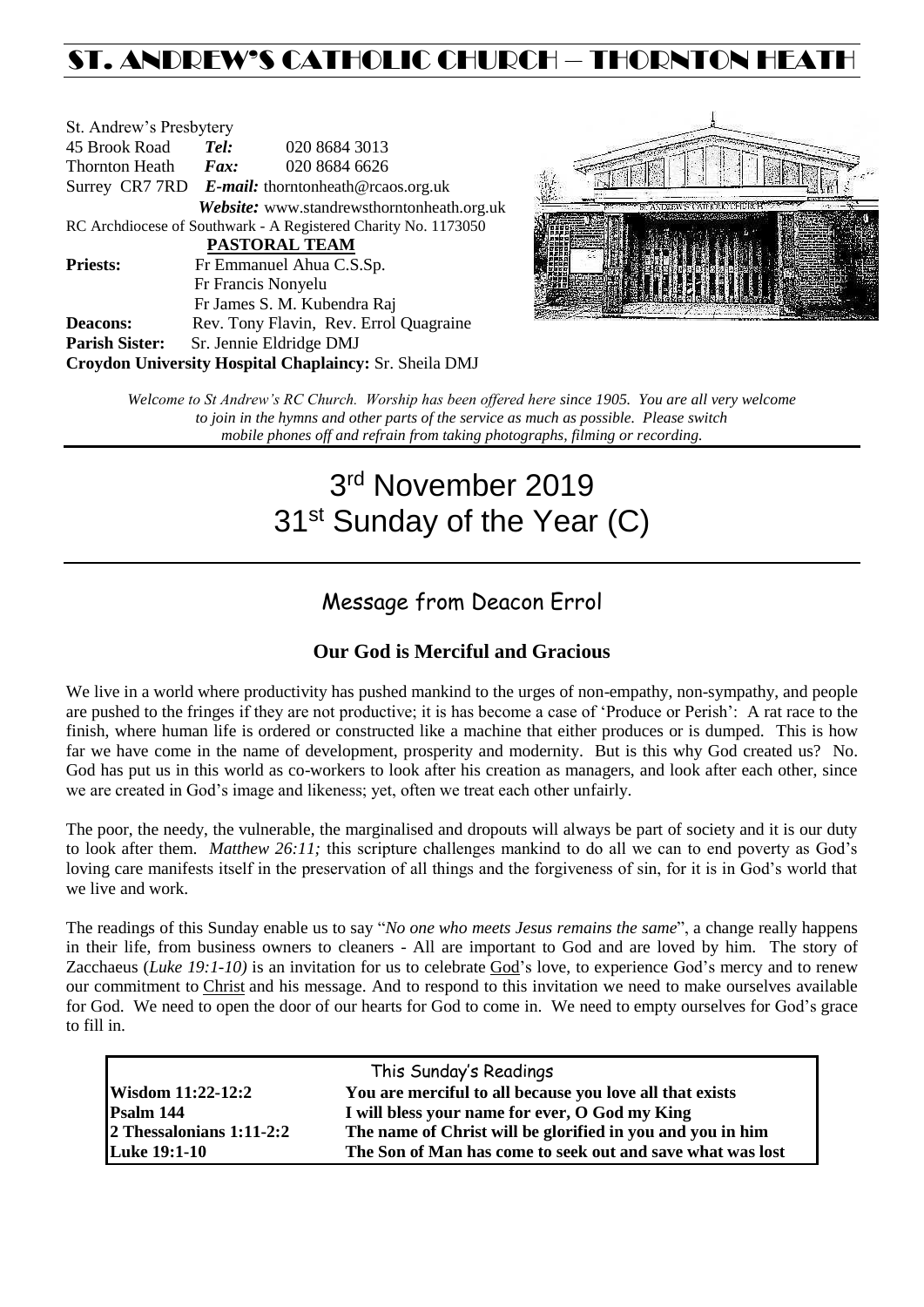### Diary for the Week

| Sunday 3 <sup>rd</sup> November       |                               | 6.00pm (Saturday) First Mass of Sunday                   | Paul Etuka RIP                      |  |
|---------------------------------------|-------------------------------|----------------------------------------------------------|-------------------------------------|--|
| $31st$ Sunday of the Year             |                               |                                                          |                                     |  |
|                                       | 9.30am                        | Mass                                                     | Daniel Messina and John Messina RIP |  |
|                                       | 11.30am                       | Mass                                                     | Parishioners                        |  |
|                                       | 5.00pm                        | <b>Rosary</b>                                            |                                     |  |
|                                       | $5.15 - 5.45$ pm              | <b>Exposition and Benediction</b>                        |                                     |  |
|                                       | 6.00 <sub>pm</sub>            | Mass                                                     | November List                       |  |
|                                       | $7.00 - 9.00$ pm              | <b>Charismatic Prayer Group</b>                          |                                     |  |
| Monday 4 <sup>th</sup> November       | 7.30am                        | <b>Mass</b>                                              | November List                       |  |
| <b>St Charles Borromeo</b>            | 10.00am                       | Mass                                                     | Pam Freeman (Birthday)              |  |
| Romans 11:29-36                       | $5.45 - 7.15$ pm              | <b>Beavers (hall)</b>                                    |                                     |  |
| Luke 14:12-14                         | $7.00 - 8.00$ pm              | <b>Parish Surgery</b>                                    |                                     |  |
|                                       | $7.30 - 9.00$ pm              | Scouts (hall)                                            |                                     |  |
| Tuesday 5 <sup>th</sup> November      | 7.30am                        | Mass                                                     | November List                       |  |
| Feria                                 | 10.00am                       | Mass                                                     | Paul Etuka RIP                      |  |
| Romans 12:5-16                        |                               |                                                          |                                     |  |
| Luke 14:15-24                         |                               |                                                          |                                     |  |
| Wednesday 6 <sup>th</sup> November    | 7.30am                        | Mass                                                     | November List                       |  |
| Feria                                 | 10.00am                       | Mass                                                     | Samuel & Emily Ward                 |  |
| Romans 13:8-10                        | 2.00 <sub>pm</sub>            | <b>Active Retirement Group</b>                           |                                     |  |
| Luke 14:25-33                         | 6.00pm                        | <b>Lectio Divina Group (hall)</b>                        |                                     |  |
|                                       | 7.30pm                        | <b>Legion of Mary (hall)</b>                             |                                     |  |
| Thursday 7 <sup>th</sup> November     | 7.30am                        | Mass                                                     | Francis John Hampshire RIP          |  |
| The Dedication of the                 | 10.00am                       | Mass                                                     | November List                       |  |
| Cathedral Church of                   | $7.00 - 8.30$ pm              | <b>Cubs (St James the Great)</b>                         |                                     |  |
| Saint George, Feast<br>Romans 14:7-12 |                               |                                                          |                                     |  |
| Luke 15:1-10                          |                               |                                                          |                                     |  |
|                                       |                               |                                                          |                                     |  |
| Friday 8 <sup>th</sup> November       | 7.30am                        | Mass                                                     | November List                       |  |
| Saint Willibrord                      | 10.00am                       | Mass                                                     | <b>Justice Ansledes</b>             |  |
| Romans 15:14-21                       | <b>6.30pm</b>                 | <b>Brownies/Guides (hall)</b>                            |                                     |  |
| Luke 16:1-8                           |                               |                                                          |                                     |  |
|                                       |                               |                                                          |                                     |  |
| Saturday 9 <sup>th</sup> November     | 9.30am                        | <b>Mass</b>                                              | John Paul & Jessica Rodrigues       |  |
| The Dedication of The                 | 10.00am                       | <b>Rosary</b>                                            | (Birthday)                          |  |
| Lateran Basilica                      | $10.00 - 10.30$ am            | <b>Confessions</b>                                       |                                     |  |
| Ezekiel 47:1-2. 8-9. 12               | $5.00 - 5.30$ pm              | <b>Confessions</b>                                       |                                     |  |
| John 2:13-22                          | 6.00 <sub>pm</sub>            | <b>First Mass of Sunday</b>                              | Glenda McGrath RIP                  |  |
|                                       |                               |                                                          |                                     |  |
| Sunday 10 <sup>th</sup> November      | 9.30am                        | Mass                                                     | November List                       |  |
| 32 <sup>nd</sup> Sunday of the Year   | 11.30am                       | Mass                                                     | For the War Dead                    |  |
|                                       | 5.00pm                        | <b>Rosary</b>                                            |                                     |  |
| Remembrance Sunday                    | $5.15 - 5.45$ pm              | <b>Exposition and Benediction</b>                        |                                     |  |
|                                       | 6.00 <sub>pm</sub>            | Mass                                                     | The Keetley Mel Cann Family         |  |
|                                       | $7.00 - 9.00$ pm              | <b>Charismatic Prayer Group</b>                          |                                     |  |
|                                       |                               |                                                          |                                     |  |
|                                       |                               | Money Matters                                            |                                     |  |
|                                       | <b>Collection Last Sunday</b> |                                                          | £1,199.31                           |  |
|                                       | Payment by Standing Order     |                                                          | £ $700.00$                          |  |
| Total offertory<br>£1,899.31          |                               |                                                          |                                     |  |
|                                       |                               | Second collection for The Spiritans (Holy Ghost Fathers) |                                     |  |

*Thank you for your generosity*



Altar Servers **Church Cleaners Church Cleaners** This week Team 2 This week St Jude's Group<br>
Next week Team 3 Next week Judie's Crew Next week Team 3 Next week Judie's Crew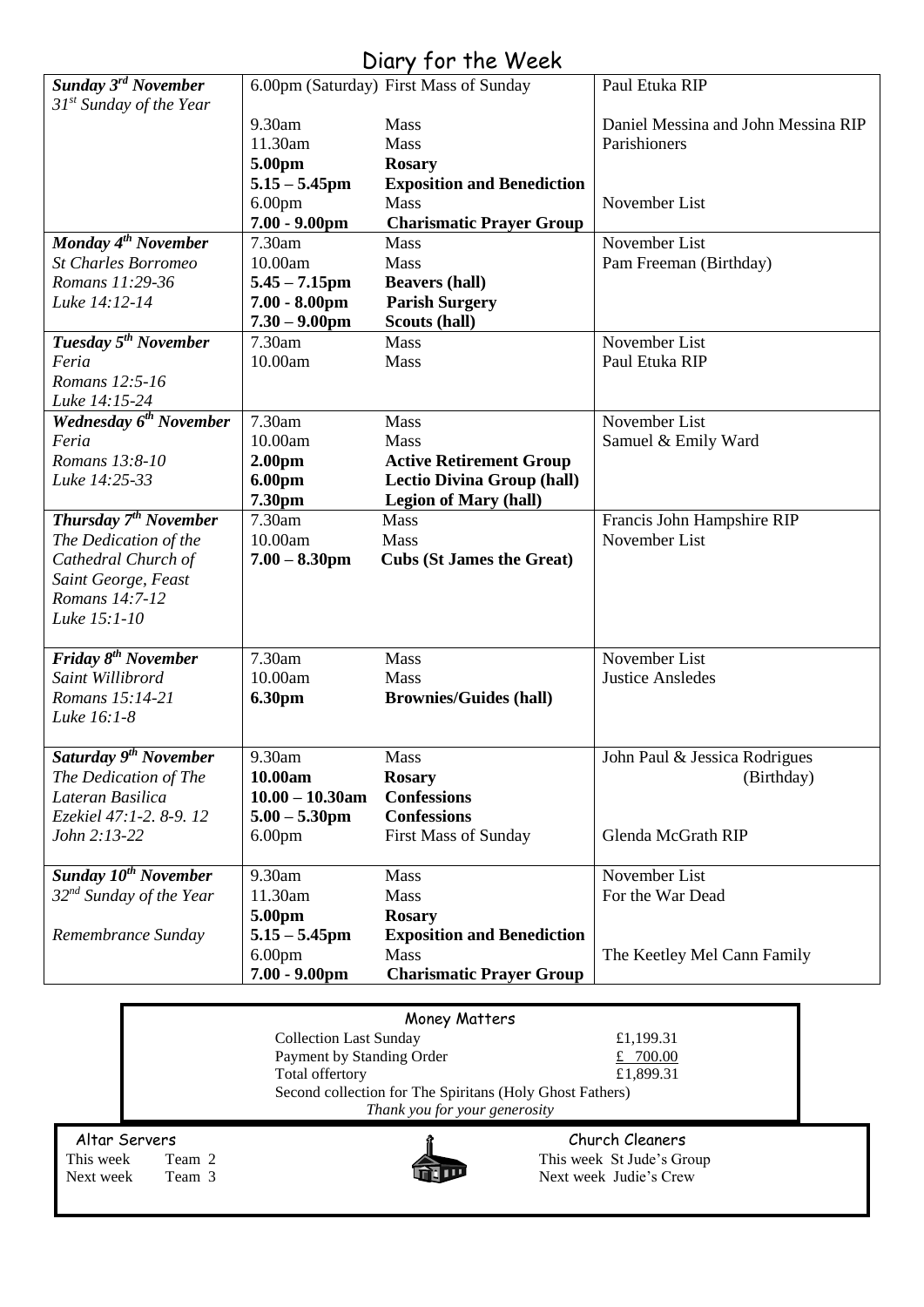### St. Andrew's Parish Notices

#### **HARVEST COLLECTION FOR THE HOMELESS AND REFUGEES**

Thank you to everyone who contributed so generously to our harvest appeal at the weekend for the homeless and refugees in Croydon. Jad Adams of Nightwatch writes: "Many thanks for your donations to Nightwatch to help with our work with homeless and other vulnerable people in Croydon. We are out every night of the year assisting those in need. We cannot meet these needs without your support and are therefore very grateful to you." A thank you letter from Jad is on the notice board.

#### **SECOND COLLECTION THIS WEEKEND**

The second collection will be for the Annual Mission Appeal, The Spiritans (Holy Ghost Fathers). Some information on them are: "The Spiritans were founded in 1703 by Fr Poullart des Places in Paris in response to witnessing child labour and students who could not afford to pay educational fees. Since this time the Spiritans has grown into a worldwide movement, operating in more than 60 countries and preaching the Gospel of peace and justice. We stand alongside the powerless in society to work with them for a better world through education, health, development and tolerance. At home we work with people seeking refuge or asylum, people suffering from drug and alcohol abuse, prisoners and those who feel abandoned by society. We remain faithful to the vision of Christ and go beyond national boundaries to reach people of all colour, creed and class." We welcome Fr Stanislaus Nwaigwe who will come to make the appeal.

#### **HOME-MADE GREETING CARDS FOR SALE**

This weekend Sunday 3<sup>rd</sup> November, there will be a sale of home-made greeting cards including Christmas cards after the 9.30am Mass in aid of our Golden Fundraising Campaign. Please go along to the hall and help support this event.

#### **THE RITE OF CHRISTIAN INITIATION OF CHILDREN (R.C.I.C.)**

The next session will be on Tuesday  $12<sup>th</sup>$  November at 6.30pm in the hall.

#### **NOVEMBER PRAYERS FOR THE DECEASED**

During the month of November we particularly pray for those who have died. A list of the deceased whose funerals took place here at St Andrew's will be displayed in the front of the Altar. Anyone who has a relative or friend who has died elsewhere in the last year should give in their names and date of death to the office or to one of the Priests and the name will be added to this list.

Holy Souls envelopes are available in the porch for you to place your lists of deceased, please put the list of names in the envelope together with your offering and put in the collection trays. These envelopes will be brought up during each Mass in the month of November. On Saturday 23rd November at 9.30am we will hold our annual Mass for those who have died in the last year. We will try to invite relatives of those whose funerals took place here in the last year and hope that any parishioner who has had a death in the family in the last year will also come. We hope you will be able to attend.

#### **FIRST HOLY COMMUNION**

There will be a meeting for parents of children aged 7-8 (school year 3) who want their child/children to make their First Holy Communion next year on Wednesday 13<sup>th</sup> November starting at 7.15pm in the Church hall. Those whose child/children are in school year four and who missed making their First Holy Communion last year are also welcome to attend. We will be outlining the requirements for the programme and asking that you complete a form in order to register your child/children so we can order the books for when the sessions start in January.

#### **FR LEN**

Fr Len will return to St Andrew's for his Leaving Mass but as yet we do not have a date for this but we will let you know the date as soon as possible. In the meantime, if you would like to contribute to a leaving gift for Fr Len, please use the envelope in the porch for this. We hope to present this to him when he attends for his Leaving Mass.